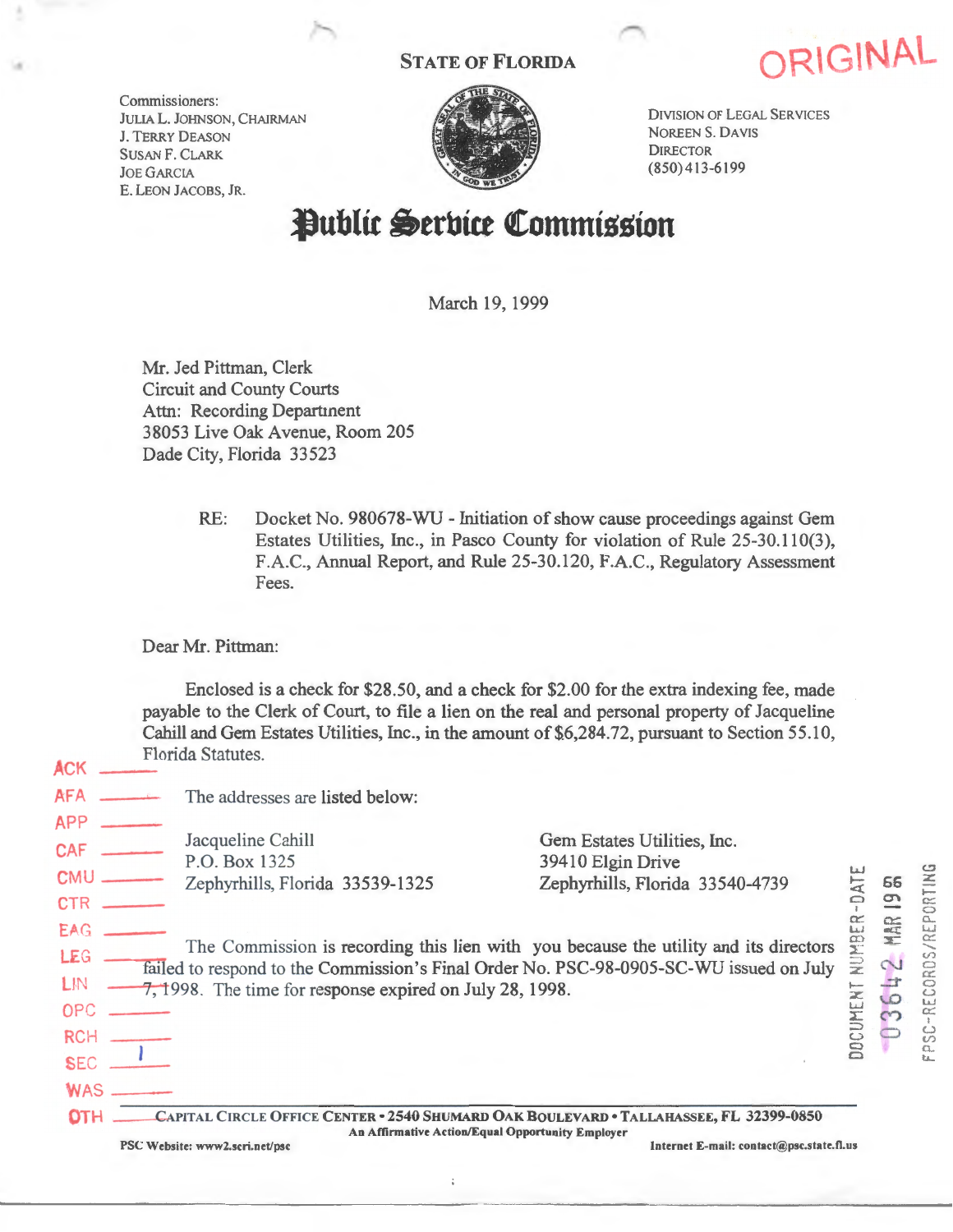Mr. Jed Pittman Page 2 March 19, 1999

•

If you have any questions, please contact me at (850) 413-6185.

Sincerely, Cleveland F

**Staff Attorney** 

CF/dr

Enclosures

cc: Division of Administration (Sewell) Division of Water and Wastewater (Chase, T.L. Davis, Hines, Rieger, Walden) Division of Legal Services (Brubaker) Gem Estates Utilities, Inc. Ms. Jacqueline Cahill Department of Environmental Protection Office of General Counsel (Jacques) Office of the Comptroller Department of Banking and Finance (Joyce)

I:\GEMLIEN3.CF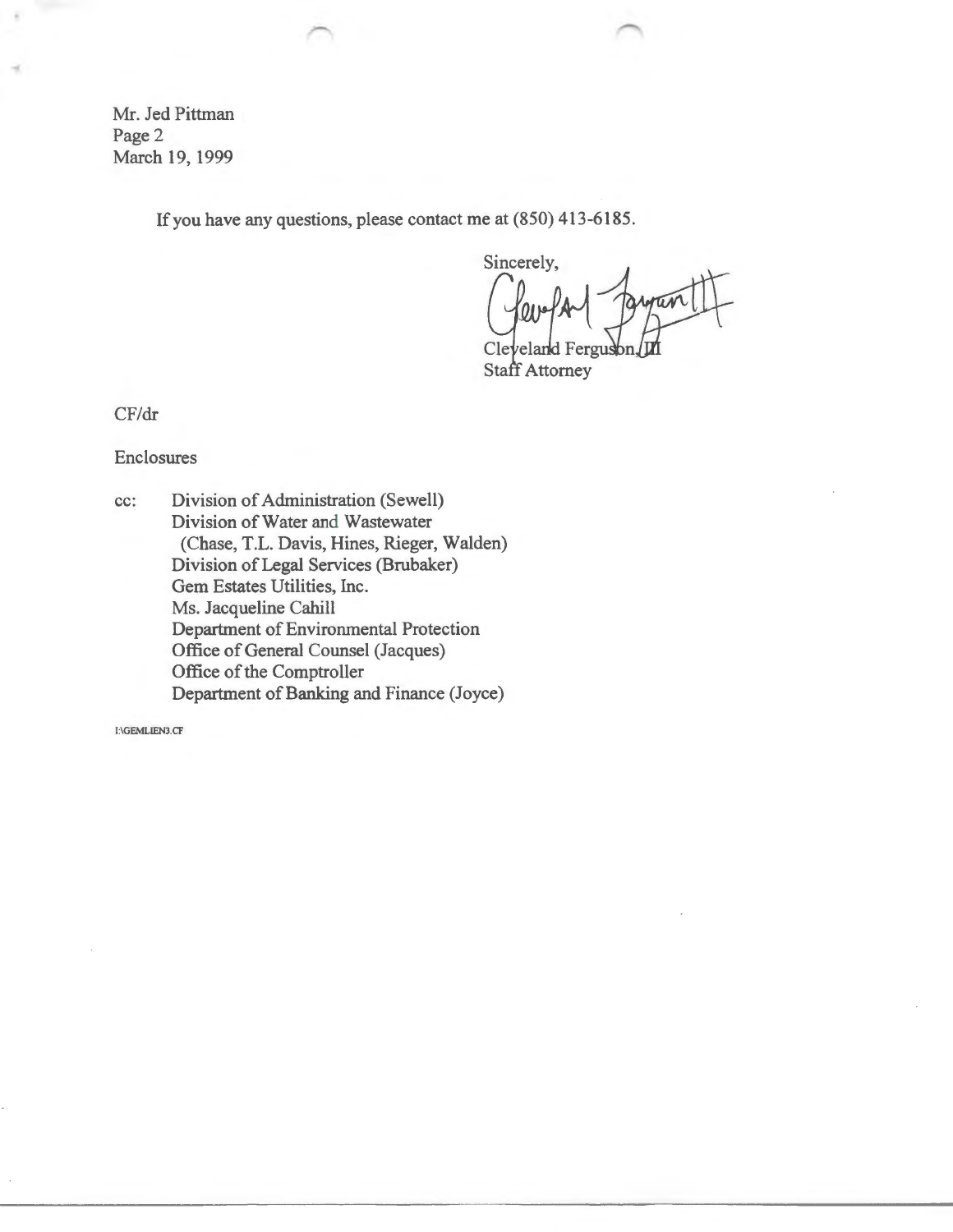PASCO COUNTY, CLERK 38053 Live Oak Avenue Dade City, FL 33523 March 01, 1999

CLEVELAND FERGUSON III 3219 THOMASVILLE RD APT 1B TALLAHASSEE, FL 32312

TO WHOM IT MAY CONCERN:

Your document(s) have been returned unrecorded. The below fees have been calculated by recording personnel:

| DOCUMENTARY TAXES:     | 0.00  |
|------------------------|-------|
| INTANGIBLE TAX:        | 0.00  |
| RECORDING FEES:        | 28.50 |
| EXTRA INDEXING FEE:    | 2.00  |
| MISC CHARGES / COPIES: | 0.00  |
| TOTAL DUE:             | 30.50 |

The document(s) were unrecorded because of the following:

CHECK IS SHORT. FEE FOR ADDITIONAL NAMES NOT INCLUDED

Please correct and return with this sheet. If you have any questions, please call (352) 521-4542.

JED PITTMAN CLERK **Steel** Deputy Clerk

Batch (441348)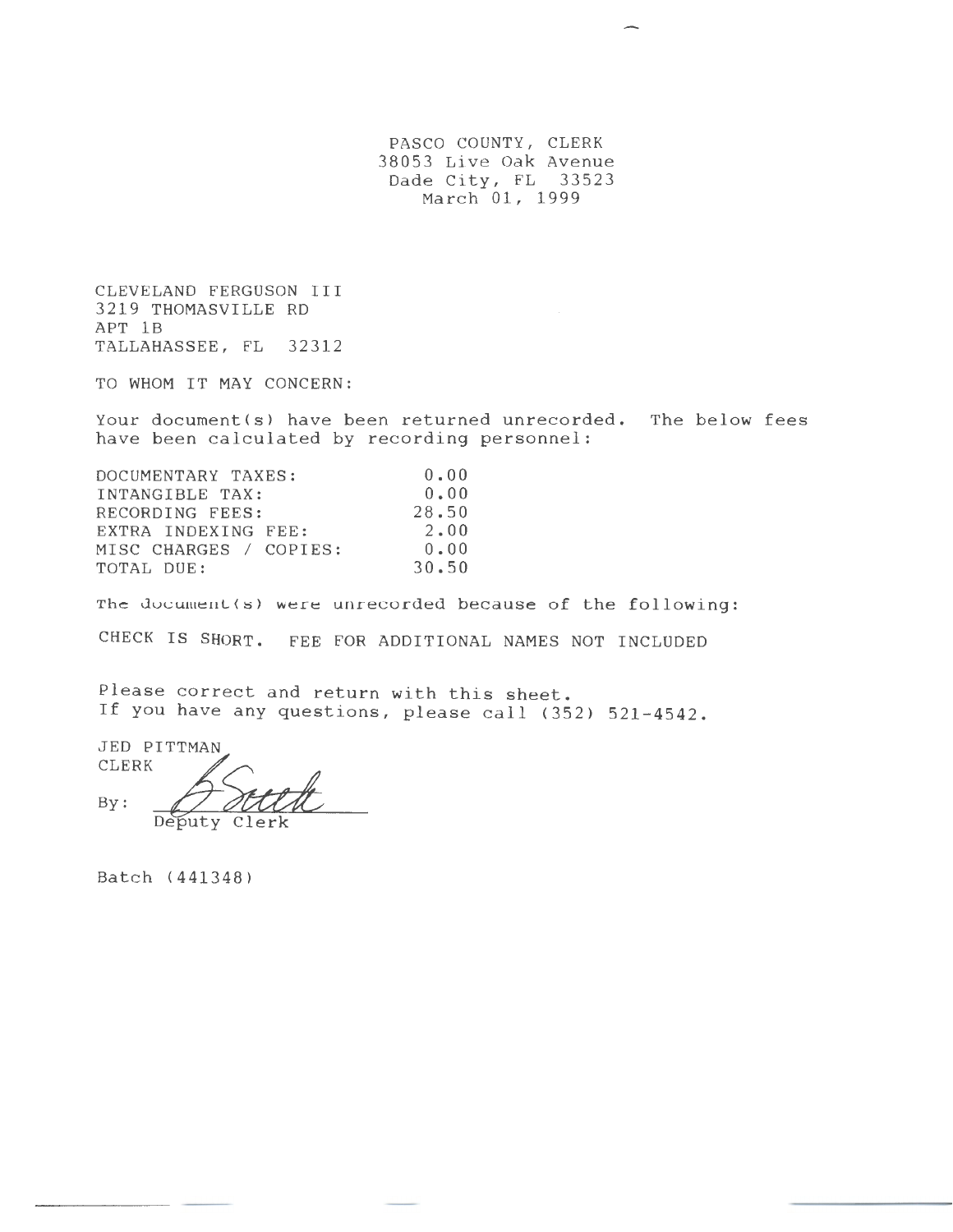# Public Serbice Commission

**l) 2540 Shumard Oak Boulevard Tallahassee, Florida 32399-0850**  BEFORE tijE FLORIDA PUBLIC SERVICE COMMISSION *vJ* . ·,, , , . <sup>I</sup> ' • I ::

 $\frac{1}{2}$ .

In re: Initiation of show cause proceedings against Gem Estates Utilities, Inc., in Pasco County for violation of Rule 25- 30.110(3), F.A.C., Annual Report, and Rule 25-30.120, F.A.C., Regulatory Assessment Fees.

DOCKET NO. 980678-WU ORDER NO. PSC-99-0265-FOF-WU ISSUED: February 10, 1999

The following Commissioners participated in the disposition of this matter:

> JOE GARCIA, Chairman J. TERRY DEASON SUSAN F. CLARK JULIA L. JOHNSON E. LEON JACOBS, JR.

# ORDER MODIFYING ORDER NO. PSC-98-0905-SC-WU, REOUIRING THAT LIENS BE RECORDED FOR DELINQUENT REGULATORY ASSESSMENT FEES, PENALTIES AND INTEREST, AND CLOSING DOCKET

BY THE COMMISSION:

### BACKGROUND

Gem Estates Utilities, Inc. (Gem Estates or utility), is a Class C water utility operating in Pasco County. Gem Estates provides water service to 215 customers in a mobile home subdivision in Pasco County. In its 1994 annual report, the utility reported water operating revenues of \$12,152 and operating expenses of \$19,887, resulting in a net loss of \$7,735.

This utility has neither filed its annual reports from 1995 to 1997 nor remitted regulatory assessment fees for the same period. The utility also owes penalties and interest for 1992 and 1993 for not timely remitting regulatory assessment fees.

By Order No. PSC-98-0905-SC-WU, issued July 7, 1998, we crdered that Gem Estates show cause, in writing, within 20 days of the order, why it should not remit a penalty in the amount of



**A TRUE COPY**  Chief, Bureau o

**DOCUMENT** NU~BER **-DATE 0 l 7 4 0 FEB I 0 m** 

;psc -RECC?CS/REPORTING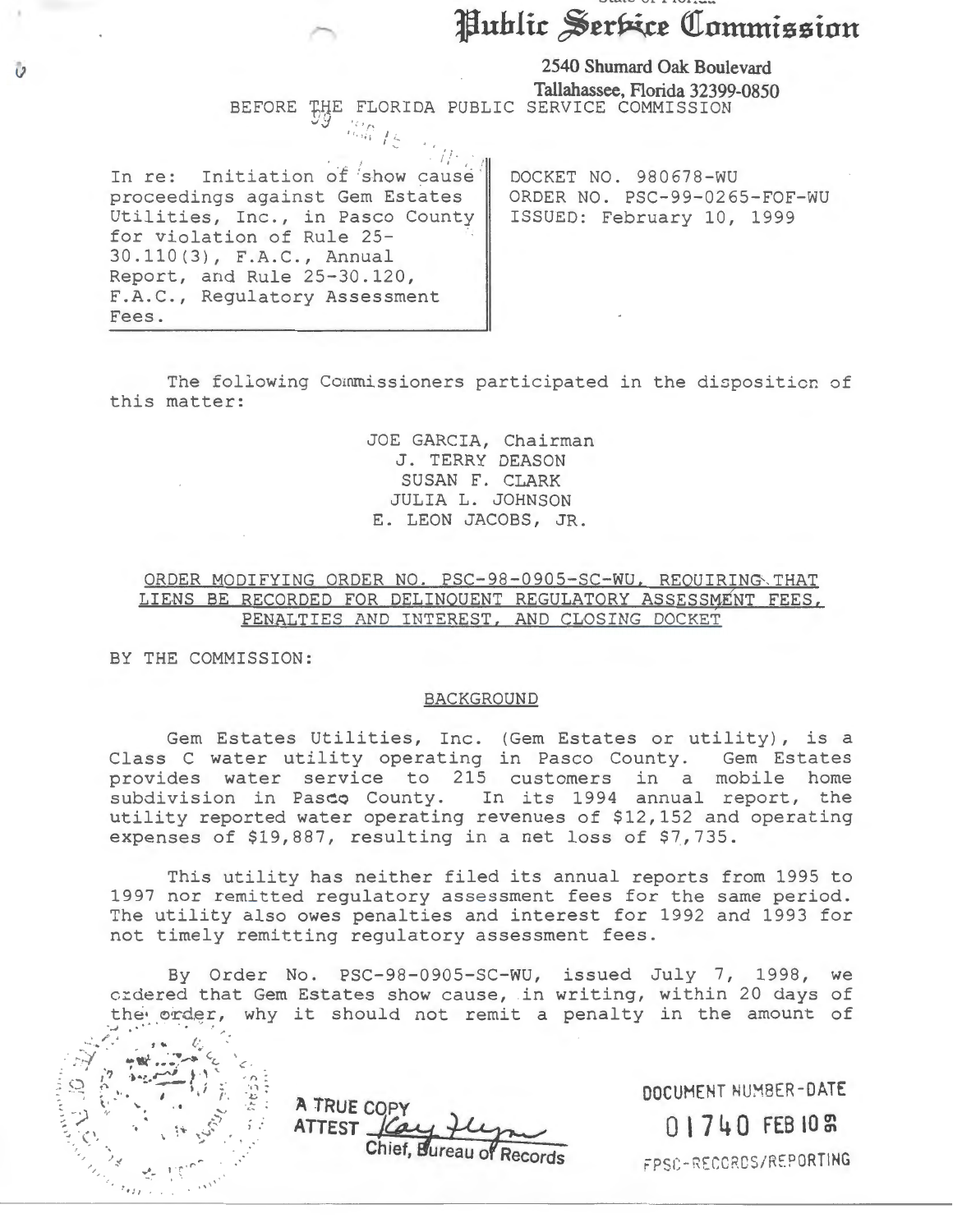\$3,888 (\$2,331 for 777 days x \$3.00 per day for 1995; \$1,326 for 442 days x \$3.00 for 1996; \$231 for 77 days x \$3.00 for 1997) for violation of Rule 25-30.110, Florida Administrative Code, by failing to file its annual reports from 1995 to 1997 and \$399.28 (\$139.50 for 1995; \$142.97 for 1996; \$116.81 for 1997) and interest in the amount of \$271.10 (\$156.24 for 1995; \$91.50 for 1996; \$23.36 for 1997) for violation of Sections 350.113 and 367.145, Florida Statutes, and Rule 25-30.120, Florida Administrative Code, for failure to remit regulatory assessment fees. The utility was also ordered to show cause, in writing, within 20 days of the order, why it should not remit a statutory penalty and interest of \$12.38 for failure to timely remit 1992 and 1993 regulatory assessment fees. Further, Gem Estates was ordered to immediately remit \$1,713.96 (\$558 for 1995, \$571.89 for 1996; and \$584.07 for 1997) in regulatory assessment fees. Gem Estates failed to file a response to the show cause order; thus, the penalties were deemed assessed. We determined that if Gem Estates failed to respond to reasonable collection efforts, the collection of penalties would be referred to the Department of Banking and Finance Office of the Comptroller (Comptroller's Office) for further collection efforts.

We sent two collection letters on August 26, 1998 and September 9, 1998. Pursuant to our Order, our staff began to prepare to transfer this matter to the Comptroller's Office for further collection efforts.

Recently, we prepared to visit the utility to investigate a complaint regarding a disruption in water service and general customer dissatisfaction. We then learned that the Florida Department of Environmental Protection (DEP) has been investigating complaints by customers of the utility for the past two years. According to DEP staff, Gem Estates' electric utilities have been disconnected on three occasions, with the most recent disconnection occurring during the week of December 21, 1998. The Gem Estates Homeowner's Association (Homeowner's Association) has paid the utility's electric bill on the last two occasions in order to continue to receive water service.

Ms. Jacqueline Cahill, president of Gem Estates, has consistently refused certified Commission correspondence (letters dated April 9, 1996, July 26, 1996, July 28, 1997, November 26, 1997, January 5, 1998, May 12, 1998, August 26, 1998 and September 9, 1998). We attempted to send correspondence to Ms. Cahill by first class mail and never received a reply. According to DEP staff, Ms. Cahill never responded to Pasco County Department of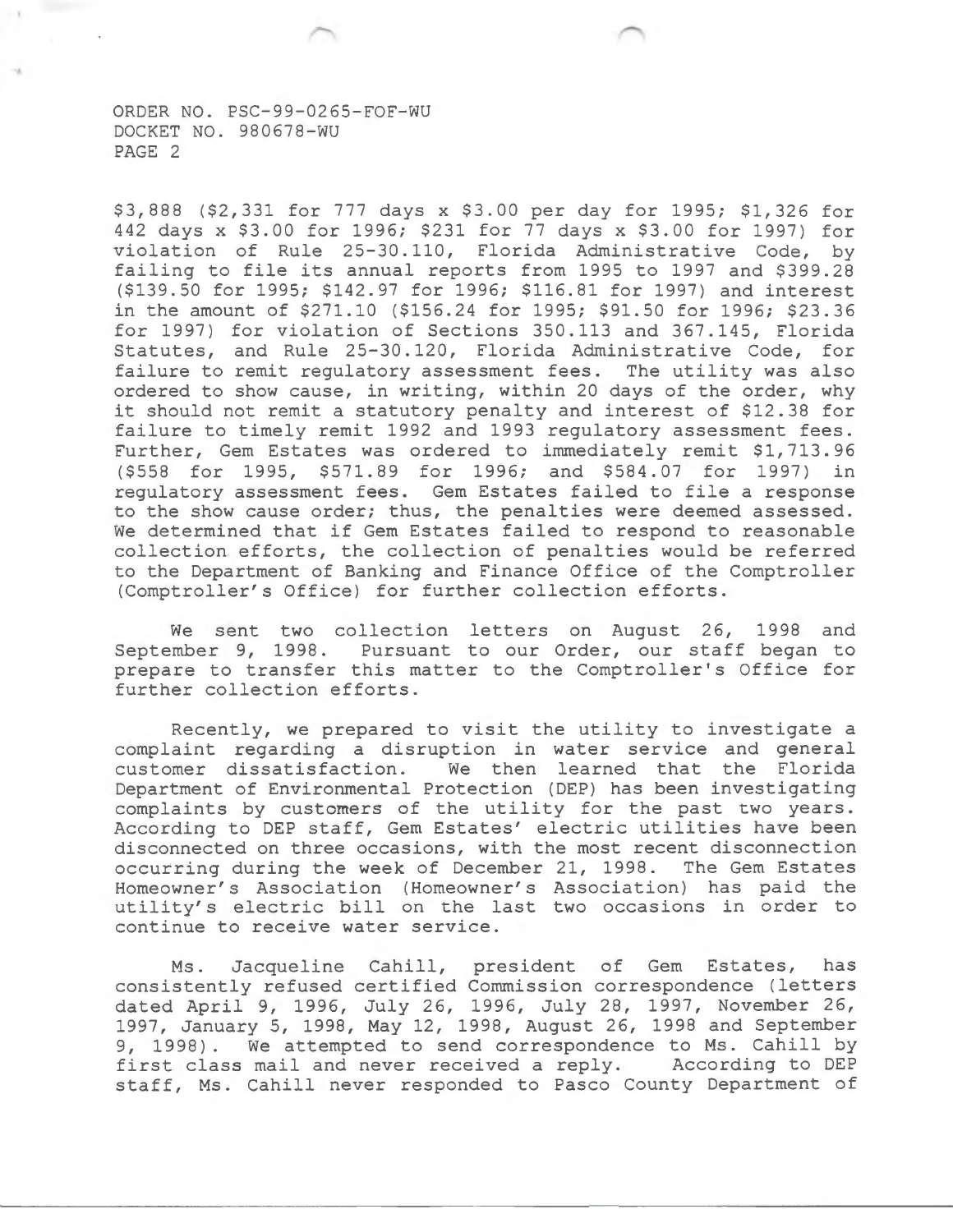Health correspondence. Ms. Cahill stopped communicating with the utility operator, Suncoast, Inc., and has recently refused to pay the operator as well. Ms. Cahill has not responded to DEP's correspondence, nor DEP's attempts to serve her with process for outstanding notices of violation (NOV). DEP was successful with service of process on the last NOV due to the recent disruption of service and filed a petition for an emergency injunction against Ms. Cahill's operation of the utility in circuit court on January 5, 1999. As a part of DEP's prayer for relief, DEP moved the court to find a constructive abandonment of the utility by Ms. Cahill and appoint the Homeowners Association as receiver or order a forced sale of the utility.

## MODIFYING ORDER NO. PSC-98-0905-SC-WU

As stated previously, Jacqueline Cahill, president of the utility, failed to respond to numerous attempts to communicate with her regarding the delinquent annual reports for 1995 to 1997, delinquent regulatory assessment fees, penalties and interest for those same years, as well as penalty and interest for failure to timely remit 1992 and 1993 regulatory assessment fees. Because Ms. Cahill failed to respond to Order No. PSC-98-0905-SC-WU, the penalties were deemed assessed. By that same order, we determined that if Ms. Cahill did not respond to reasonable collection efforts, then this matter would be forwarded to the Comptroller's Office for further collection efforts.

During this same time, DEP issued three NOVs for failing to maintain electricity to operate the utility. According to DEP staff, Ms. Cahill has all but abandoned the operations of the utility, with the utility operator managing the utility without being compensated and the Homeowners Association remitting the last<br>two payments for the utility's electricity bills. DEP then issued two payments for the utility's electricity bills. its final NOV for the latest disruption of service and for failing to respond to previous NOVs and successfully served Ms. Cahill. DEP moved for an emergency injunction, officially blocking Ms. Cahill from operating the utility and moved that the Circuit Court of Pasco County find a constructive abandonment of the utility by Ms. Cahill and order a forced sale of the system. That hearing is pending.

We believe that no amount of communication from the Commission or other entities will force Ms. Cahill into compliance. Therefore, we modify Order No. PSC-98-0905-SC-WU so that pursuant to Section 367.161, Florida Statutes, the penalty for delinquent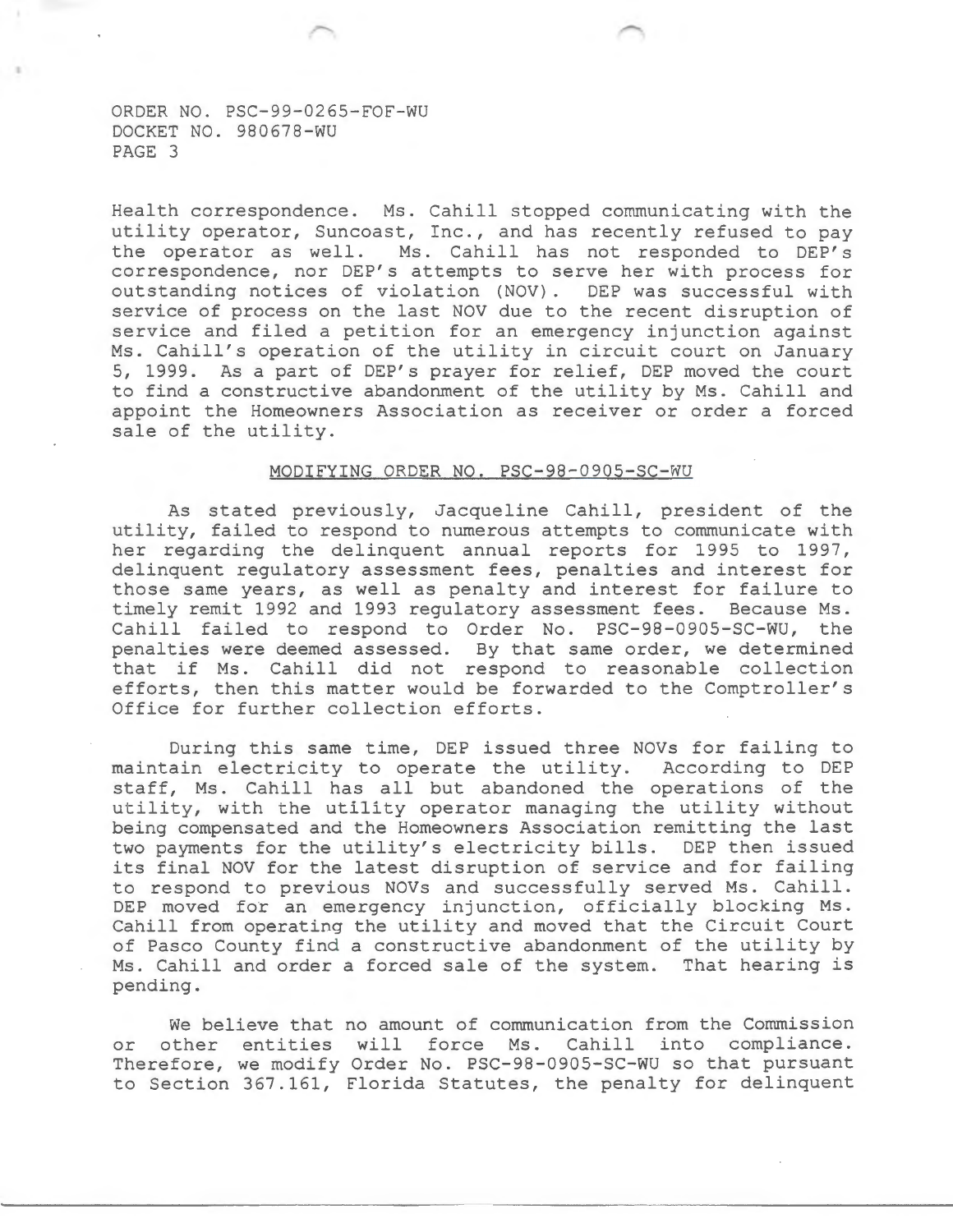annual reports and regulatory assessment fees set forth in that Order, will be a lien on the real and personal property of the utility, enforceable by the Commission as a statutory lien under Chapter 85, Florida Statutes. The proceeds of such lien shall be deposited by the Commission in the General Revenue Fund Unallocated Account.

Further, we modify Order No. PSC-98-0905-SC-WU, so that delinquent regulatory assessment fees will be recorded as a lien on the real and personal property of the utility and its directors, and shall be enforceable as a lien upon being duly recorded with the Clerk of the County Court in Pasco County pursuant to Section 55.10, Florida Statutes. We shall provide notice to the utility and its directors of such lien pursuant to Section 55.10, Florida<br>Statutes. We shall pursue collection efforts as appropriate We shall pursue collection efforts as appropriate pursuant to Section 69.041, Florida Statutes. The proceeds of such lien shall be deposited in the Florida Public Service Regulatory Trust Fund, pursuant to Section 350.113, Florida Statutes. The total amount of the liens is \$6,284.72.

This Order is consistent with Order No. PSC-98-1005-SC-WU, issued July 24, 1998, in Docket No. 980729-WU, Initiation of show cause proceedings against A. P. Utilities, Inc., for violation of Rule 25-30.110, F.A.C. Annual Reports, and Rule 25-30.120,F.A.C., Regulatory Assessment Fees. Once the liens have been filed and recorded this docket shall be closed.

Based on the foregoing, it is

ORDERED by the Florida Public Service Commission that the penalties and interest set forth in this Order shall be a lien on the real and personal property of Gem Estates Utilities, Inc., and its directors, Jacqueline Cahill, P.O. Box 1325, Zephyrhills, Florida, 33539-1325, and shall be enforceable by the Commission as a statutory lien under Chapter 85, Florida Statutes. It is further

ORDERED that any payment of penalties shall be deposited in the State General Revenue Fund.

ORDERED that pursuant to Section 55.10, Florida Statutes, this Order shall be recorded as a lien on the real and personal property of Gem Estates Utili ties *1* Inc. *1* and its directors, Jacqueline Cahill, for the amount of the utility's delinquent regulatory assessment fees, and shall be enforceable by the Commission as a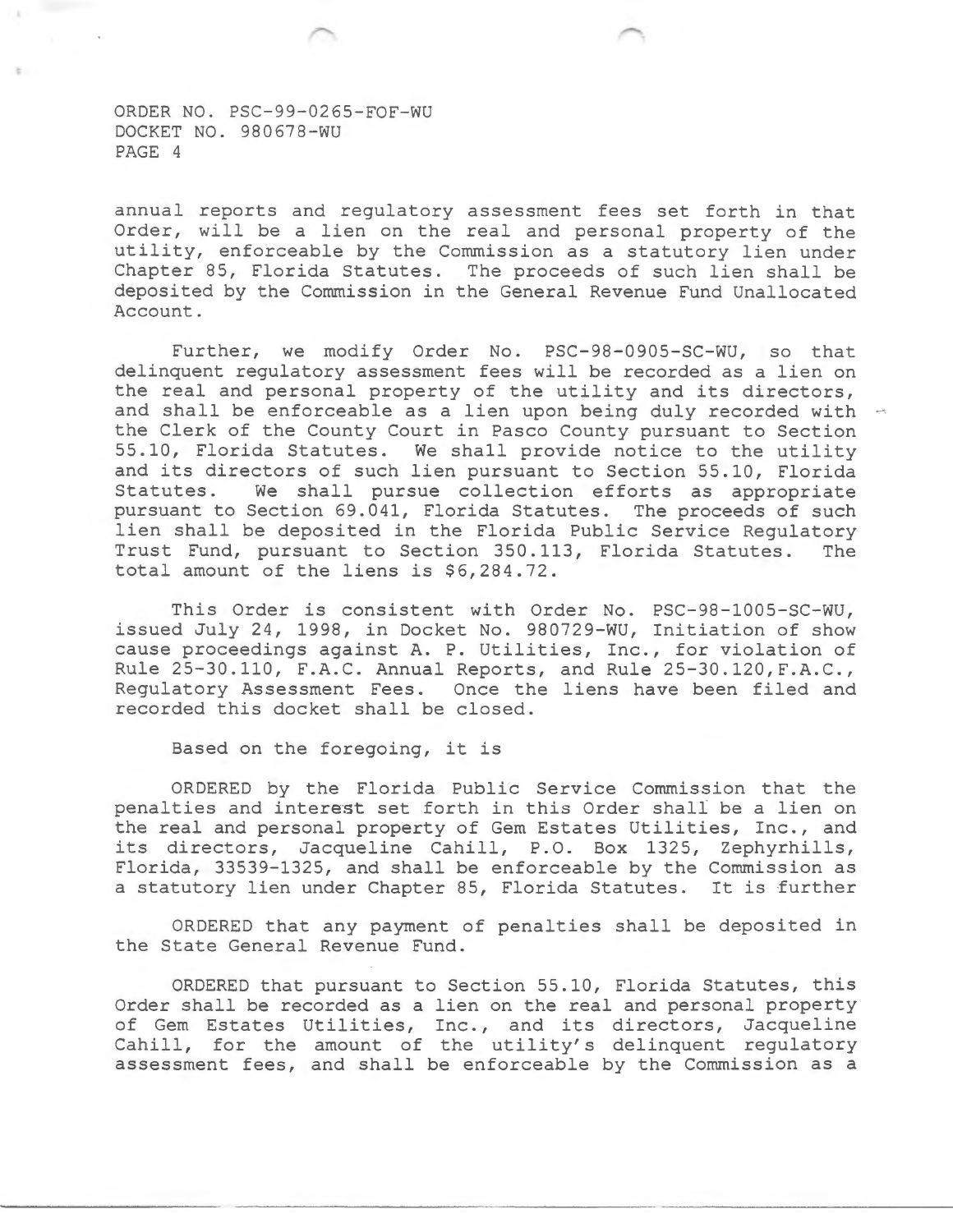lien upon being duly recorded with the Clerk of the County Court in Pasco County, Florida. It is further

ORDERED that any payment or collection of regulatory assessment fees shall be deposited in the Florida Public Service Regulatory Trust Fund, pursuant to Section 350.113, Florida Statutes. It is further

ORDERED that upon filing this Order with the Clerk of the County Court of Pasco County and recording the liens, Docket No. 980678-WU shall be closed administratively.

By ORDER of the Florida Public Service Commission this 10th day of February, 1999.

BLANCA S. BAY6, Director Division of Records and Reporting

( S E A L )

CF/JSB

### NOTICE OF FURTHER PROCEEDINGS OR JUDICIAL REVIEW

The Florida Public Service Commission is required by Section 120.569(1), Florida Statutes, to notify parties of any Florida Statutes, to notify parties of any administrative hearing or judicial review of Commission orders that is available under Sections 120.57 or 120.68, Florida Statutes, as well as the procedures and time limits that apply. This notice should not be construed to mean all requests for an administrative hearing or judicial review will be granted or result in the relief sought.

Any party adversely affected by the Commission's final action in this matter may request: 1) reconsideration of the decision by